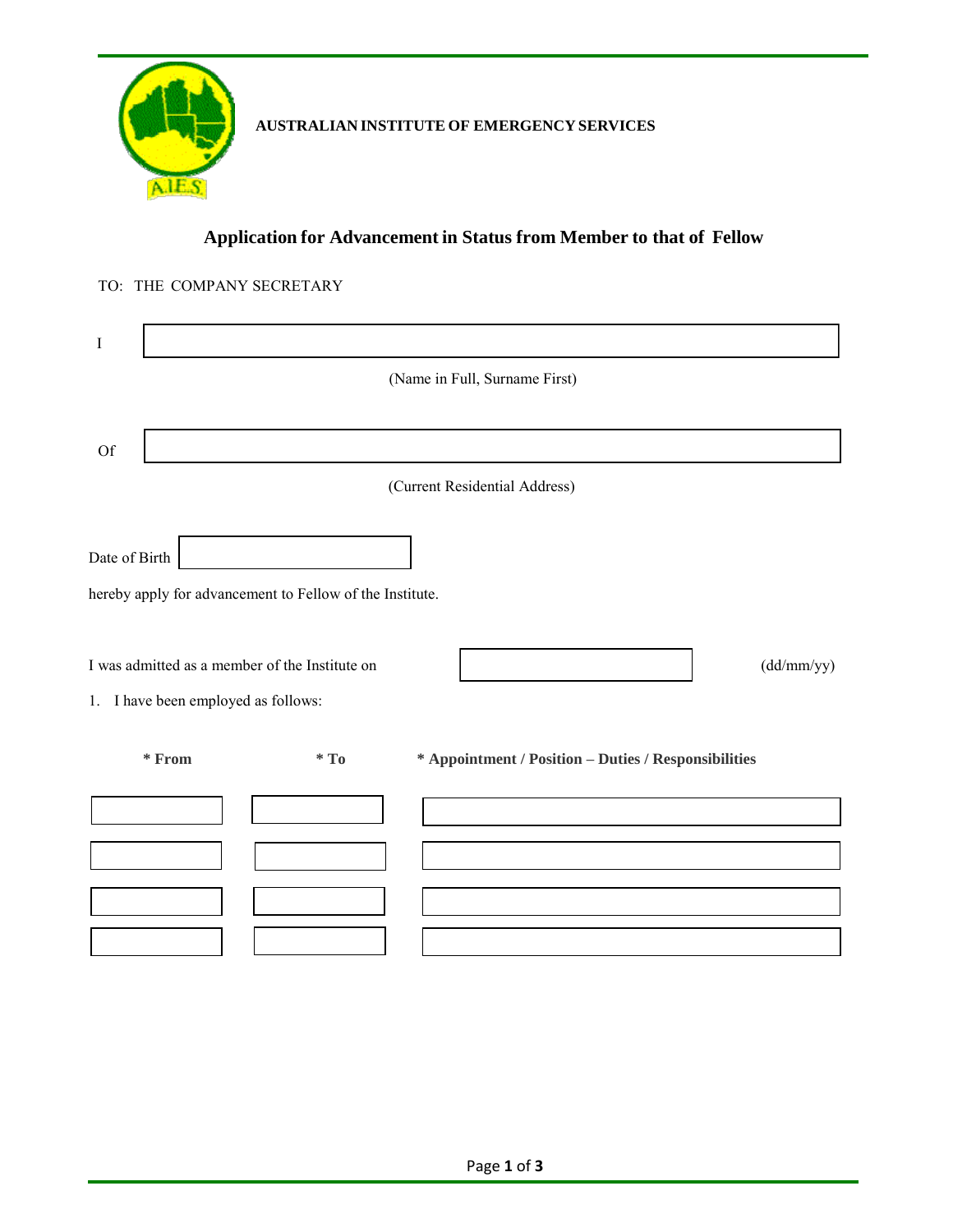2. Other activities that I have undertaken to further the Profession include:

3. I submit the following names of members of the Institute who have known me personally for a period of three or more years and who will be prepared to confirm the above information and support my application (minimum 3).

| Name 1 | Email   |  |
|--------|---------|--|
| Phone  | Address |  |
| Name 2 | Email   |  |
| Phone  | Address |  |

#### 6. Additional Comments: